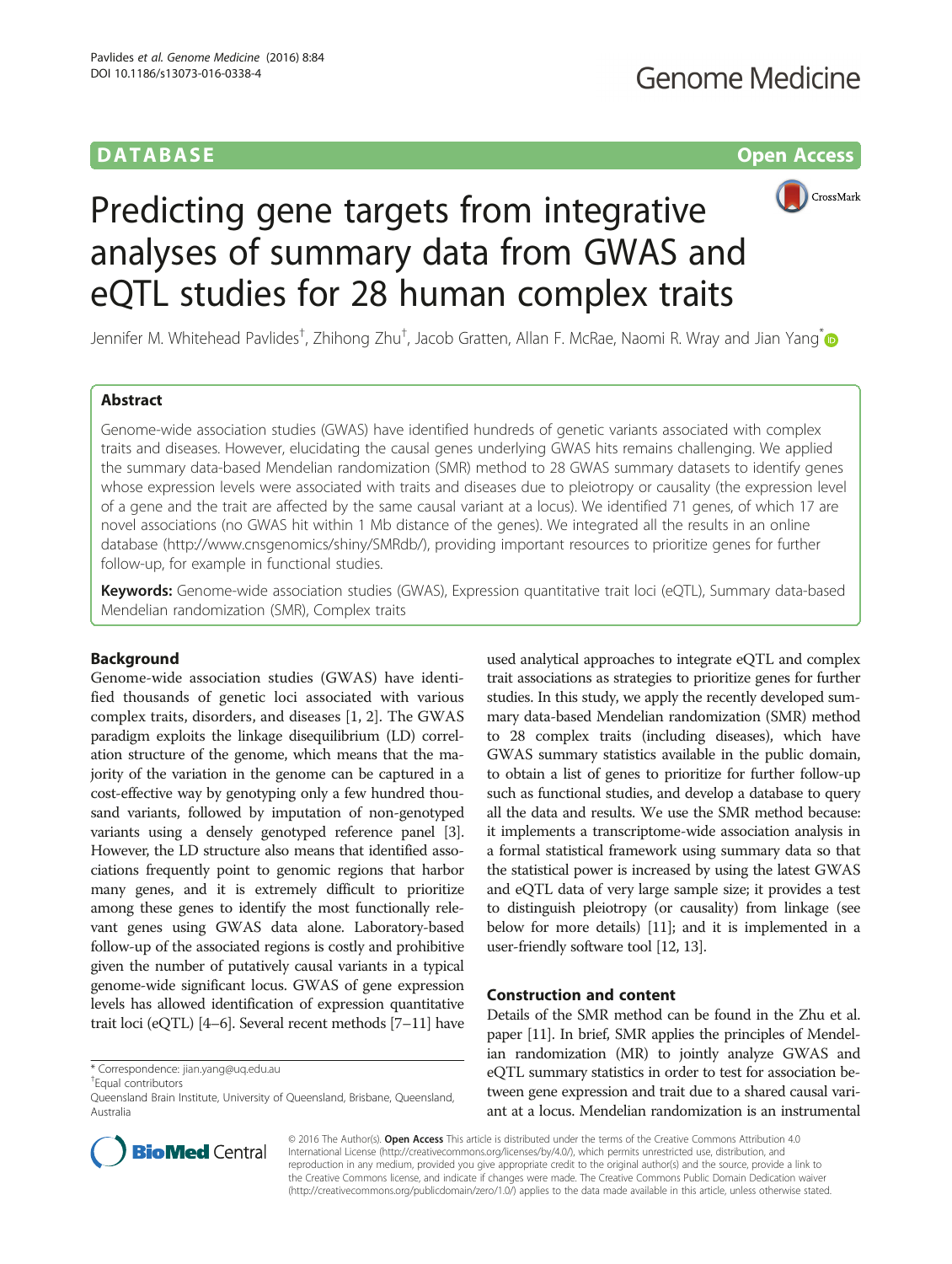variable analysis approach that uses genetic variant(s) as instrumental variable(s)  $(Z)$  to test whether an exposure  $(X)$ has a causal effect on an outcome (Y) [[14, 15](#page-4-0)]. Equivalently, it is an analysis to test whether the effect of Z on Y is mediated by X (a model of  $Z \rightarrow X \rightarrow Y$ ). The instrumental variable estimate of the effect of X on Y  $(b_{XY})$  can be expressed as  $b_{XY} = b_{ZY}/b_{ZX}$ , where  $b_{ZY}$  is the effect size of Z on Y and  $b_{\text{ZX}}$  is the effect size of Z on X [\[16\]](#page-4-0). This approach is usually used to test for the causative effect of a modifiable risk factor on health outcomes but the same principle can be used to test whether the effect size of a SNP (Z) on a trait (Y) identified from GWAS is mediated by the expression level of a gene (X). The SMR test [\[11\]](#page-4-0) is a two-sample MR approach [[17](#page-4-0), [18](#page-4-0)]. It allows us to estimate and test  $b_{XY}$ using summary data from independent studies [\[11](#page-4-0)]. For the purpose of testing for the association between gene expression and trait, it uses the estimate of SNP effect on the trait  $(b_{ZY})$  from GWAS summary data and the estimate of SNP effect on gene expression  $(b_{ZX})$  from summary data of an independent eQTL study. In this case, trait is the outcome (Y), gene expression is the exposure (X), and the top ciseQTL that is strongly associated with gene expression is used as the instrument (Z) (we used cis-eQTL with  $P_{\text{eOTL}}$ <5e-8 in this study). Here we use "association" rather than "causal association" because previous results [\[11](#page-4-0)] suggest that there are at least three models consistent with a significant association from the SMR test using only a single genetic variant. These models are causality  $(Z \rightarrow X \rightarrow Y)$ , pleiotropy (Z -> X and Z -> Y), and linkage (Z<sub>1</sub> -> X, Z<sub>2</sub>)  $-$  > Y, and  $Z_1$  and  $Z_2$  are in LD). We provide details below of a test to distinguish pleiotropy (or causality) from linkage that is of less biological interest. The purpose of this study is to identify genes whose expression levels are associated with complex traits due to a shared causal variant. We therefore do not further distinguish between causality and pleiotropy (which is also impossible to achieve using only the cis-eQTLs).

As mentioned above, significant SMR results could also reflect linkage (i.e. the top associated cis-eQTL being in LD with two distinct causal variants, one affecting gene expression and the other affecting trait variation), which may be of less interest, at least in the first round of gene prioritization. To exclude SMR results that may reflect linkage, Zhu et al. [[11](#page-4-0)] proposed the heterogeneity in dependent instruments (HEIDI) test, which considers the pattern of associations using all the SNPs that are significantly associated with gene expression (eQTLs) in the cis-region. The null hypothesis is that there is a single causal variant affecting trait and gene expression (pleiotropy or causality), which is of biological interest and should be prioritized for follow-up studies. The alternative hypothesis is that gene expression and trait are affected by two distinct causal variants, which is of less biological interest. Under the null hypothesis that there is a single causal variant,  $b_{XY}$  estimated at any of the cis-SNPs that

are associated with gene expression (e.g. SNPs with  $P_{\text{eOTL}}$ <1.6 × 10<sup>-3</sup>, equivalent to  $\chi^2 > 10$ ) is expected to be equal to that estimated at the top associated cis-eQTL (see Equation 7 of Zhu et al. [[11](#page-4-0)] for more details). Therefore, it is equivalent to test whether there is heterogeneity in  $b_{XY}$  estimated at the significant cis-eQTLs (null hypothesis: no heterogeneity, causality or pleiotropy model; alternative hypothesis: heterogeneity, linkage model). Note that the HEIDI test takes into account non-independence of cis-eQTLs due to LD (using individual-level data from a reference sample to estimate LD between the cis-SNPs). Probes that show evidence of heterogeneity (e.g.  $P_{\text{HELDI}}$  <0.05) are rejected.

The previous SMR study analyzed three traits (body mass index (BMI), height, and waist-to-hip ratio adjusted by BMI) and two diseases (rheumatoid arthritis and schizophrenia) and identified 21 novel genes (genes that passed the SMR and HEIDI tests and that are located >1 Mb from the nearest GWAS hit) [[11\]](#page-4-0). In this study, the SMR analysis is extended to an additional 28 complex traits and diseases (Table [1\)](#page-2-0) which have summary data available in the public domain from largescale GWAS. The results from the SMR analyses are made available in an online query database [\(http://](http://www.cnsgenomics.com/shiny/SMRdb/) [www.cnsgenomics.com/shiny/SMRdb/](http://www.cnsgenomics.com/shiny/SMRdb/)) [[13](#page-4-0)], which is implemented in R Shiny.

# Utility and discussion

After quality control (QC) steps [[11\]](#page-4-0), associations between 5967 probes and 757,479 SNPs from the blood gene expression study by Westra et al. [[5](#page-4-0)] were used in the analysis. The Westra eQTL summary data are available in the public domain and on the SMR website [\[12\]](#page-4-0). It should be noted that all the probes included in the analysis have at least a cis-eQTL at  $P_{\text{eQTL}}$  <5 × 10<sup>-8</sup>. For each probe, the top associated cis-eQTL was used as the instrument for the SMR test. The SMR test was performed for each of the 5967 probes on 28 traits and disorders/diseases (Additional file [1](#page-4-0): Table S1). The genome-wide significance level for the SMR test, corrected for multiple testing, is defined as  $0.05/5967 = 8.4 \times 10^{-6}$ . For probes with  $P_{\text{SMR}} \le 8.4 \times 10^{-6}$ 10–<sup>6</sup> , we conducted the HEIDI test and retained for further investigation only those probes with little evidence of heterogeneity  $P_{\text{HEIDI}} \geq 0.05$ . All the analyses were performed using the SMR software tool [[11, 12\]](#page-4-0). We particularly emphasized results that are considered to be novel, i.e. no previously identified SNP, reported as genome-wide significant in the primary GWAS paper, within a 1 Mb window of the probes. We identified 247 gene-trait associations (271 probes) with  $P_{\text{SMR}} \le 8.4 \times 10^{-6}$  $P_{\text{SMR}} \le 8.4 \times 10^{-6}$  $P_{\text{SMR}} \le 8.4 \times 10^{-6}$  (Additional file 1: Table S2). After application of the HEIDI test ( $P_{\text{HEIDI}}$ ≥0.05), this was reduced to 71 gene-trait associations (77 probes) (Additional file [1:](#page-4-0) Table S3). Of these, 17 gene-trait associations were considered novel (Table [2](#page-3-0) and Additional file [1:](#page-4-0) Table S4).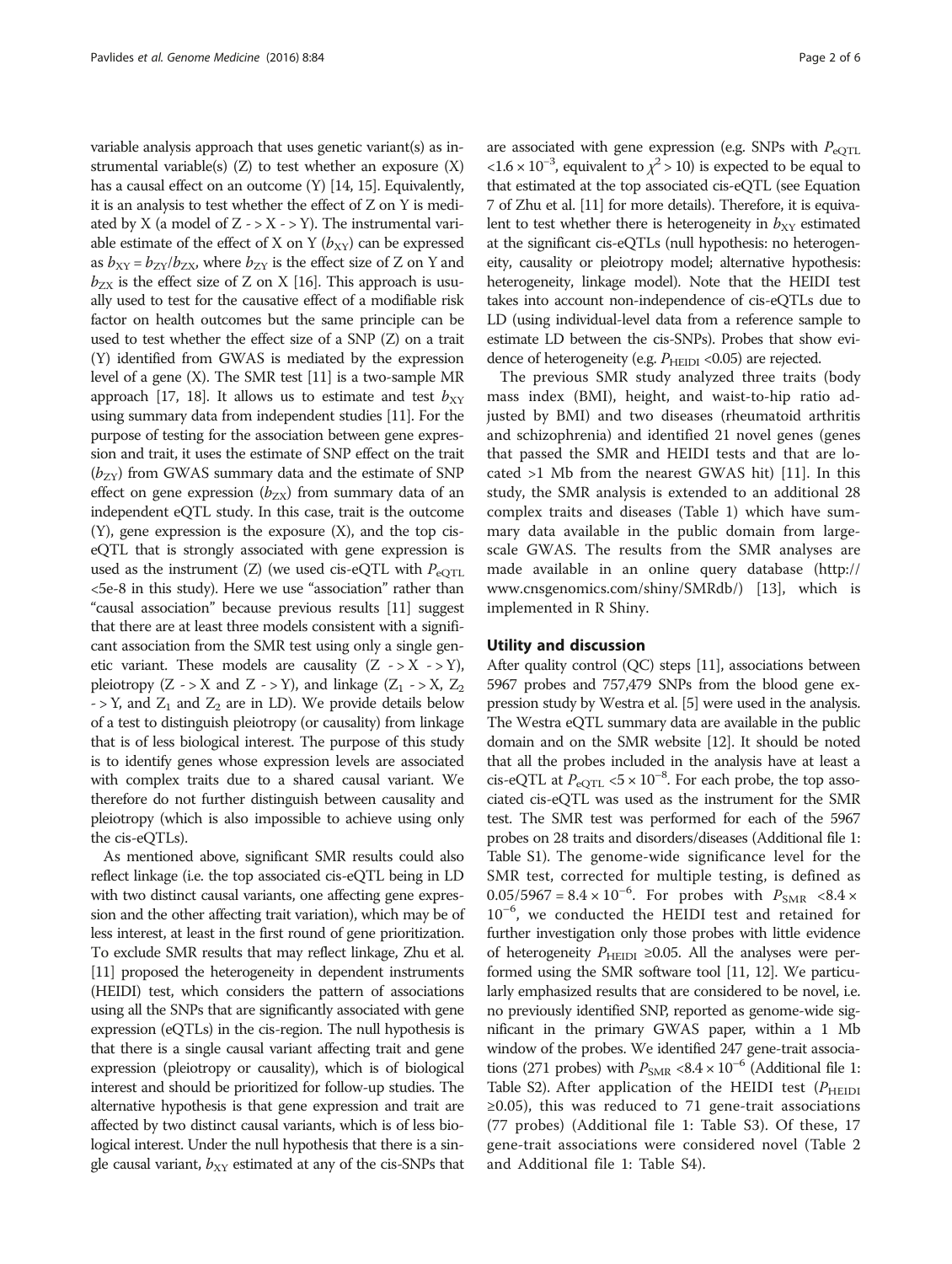| Trait/Disease                                          | N for quantitative traits<br>or N <sub>cases</sub> /N <sub>controls</sub> | Number of genes (probes)<br>GWS for the SMR test | Number of genes (probes) not<br>rejected by the HEIDI test | Reference |
|--------------------------------------------------------|---------------------------------------------------------------------------|--------------------------------------------------|------------------------------------------------------------|-----------|
| Attention deficit and hyperactivity<br>disorder (ADHD) | 2787/2635                                                                 |                                                  |                                                            | $[22]$    |
| Alzheimer's disease (ALZ)                              | 17,008/37,154                                                             | 7(8)                                             | 2(2)                                                       | $[23]$    |
| Autism spectrum disorder (ASD)                         | 13,088/16,664                                                             | $\overline{\phantom{0}}$                         | $\overline{\phantom{a}}$                                   | $[24]$    |
| Bipolar disorder (BIP1)                                | 7481/9250                                                                 | 1(1)                                             | 1(1)                                                       | $[25]$    |
| Major depressive disorder (MDD)                        | 9240/9519                                                                 |                                                  |                                                            | $[26]$    |
| Inflammatory bowel disease (IBD)                       | 12,882/21,770                                                             | 37 (40)                                          | 14(14)                                                     | $[19]$    |
| Crohn's disease (CD)                                   | 5956/14,927                                                               | 29(33)                                           | 11(12)                                                     | $[19]$    |
| Ulcerative colitis (UC)                                | 6968/20,464                                                               | 17(17)                                           | 6(6)                                                       | $[19]$    |
| Coronary artery disease (CAD)                          | 60,801/123,504                                                            | 9(9)                                             | 5(5)                                                       | $[27]$    |
| Diastolic blood pressure (DBP)                         | 69,395                                                                    | 5(5)                                             |                                                            | $[28]$    |
| Systolic blood pressure (SBP)                          | 69,395                                                                    | 4(4)                                             |                                                            | $[28]$    |
| High-density lipoproteins (HDL)                        | 93,561                                                                    | 38 (43)                                          | 12(13)                                                     | $[29]$    |
| Low-density lipoproteins (LDL)                         | 89,138                                                                    | 28 (31)                                          | 6(7)                                                       | $[29]$    |
| Total cholesterol (TC)                                 | 93,845                                                                    | 40 (43)                                          | 8(9)                                                       | $[29]$    |
| Triglycerides (TG)                                     | 90,263                                                                    | 22 (25)                                          | 2(2)                                                       | $[29]$    |
| Type-2 diabetes (T2D)                                  | 12,171/56,862                                                             |                                                  |                                                            | $[30]$    |
| Fasting glucose (FGLUCOSE)                             | 38,422                                                                    | 4(5)                                             |                                                            | $[31]$    |
| Fasting insulin (FINSULIN)                             | 23,823                                                                    | $\overline{\phantom{0}}$                         |                                                            | $[31]$    |
| Cigarettes per day (CIGPERDAY)                         | 38,181                                                                    | 2(3)                                             | 1(2)                                                       | $[32]$    |
| Ever smoked (EVERSMOKED)                               | 74,035                                                                    |                                                  |                                                            | $[32]$    |
| College completion (COLLEGE) [33]                      | 95,427                                                                    | 1(1)                                             | 1(1)                                                       | $[33]$    |
| Education attainment (EDUYEARS)                        | 101,069                                                                   | 3(3)                                             | 3(3)                                                       | $[33]$    |
| Intelligence quotient (IQ)                             | 17,989                                                                    |                                                  |                                                            | $[34]$    |
| Agreeableness (AGREE)                                  | 17,375                                                                    |                                                  |                                                            | $[35]$    |
| Conscientiousness (CONS)                               | 17,375                                                                    |                                                  |                                                            | $[35]$    |
| Extraversion (EXTRAVERT)                               | 17,375                                                                    |                                                  |                                                            | $[35]$    |
| Neuroticism (NEUROTIC)                                 | 63,661                                                                    |                                                  |                                                            | [36, 37]  |
| Openness (OPEN)                                        | 17,375                                                                    |                                                  |                                                            | $[35]$    |
| Total                                                  |                                                                           | 247 (271)                                        | 71 (77)                                                    |           |

<span id="page-2-0"></span>Table 1 GWAS information and SMR results for 28 complex traits and diseases

Probe: a specific DNA sequence designed on a gene expression array to capture a transcript

There were 15 genes associated with more than one trait or disease (Additional file [1:](#page-4-0) Table S5). Where a gene was associated across more than one trait, there was a strong correlation between the traits, with only two cross trait associations being between disparate traits or diseases. Crohn's disease (CD) and ulcerative colitis (UC) are chronic gastrointestinal disorders that represent as intestinal inflammation; collectively they are known as inflammatory bowel disease (IBD). GWAS to date have identified 200 loci associated with IBD [[19\]](#page-4-0), 71 with CD [[20\]](#page-4-0), and 47 with UC [[21](#page-4-0)], as well as evidence for transancestry shared genetic risk for IBD [\[19\]](#page-4-0). The SMR analyses predicted ten gene targets for a combination of IBD, CD, and UC (Additional file [1](#page-4-0): Table S6), of which four were novel gene associations (in total there were two novel gene associations for CD and three each for IBD and UC). The other traits that shared gene associations were the lipids, i.e. high-density lipoprotein (HDL), lowdensity lipoprotein (LDL), and total cholesterol (TC) (Additional file [1](#page-4-0): Table S7).

The results from this analysis can be queried and viewed in the online application [[13](#page-4-0)]. Results from the initial Zhu et al. study are also included in this database. We intend that as more GWAS summary data becomes available, SMR analysis will be conducted using the summary data and the results database will be updated accordingly. This application enables users to query the database by trait, gene, or both and apply thresholds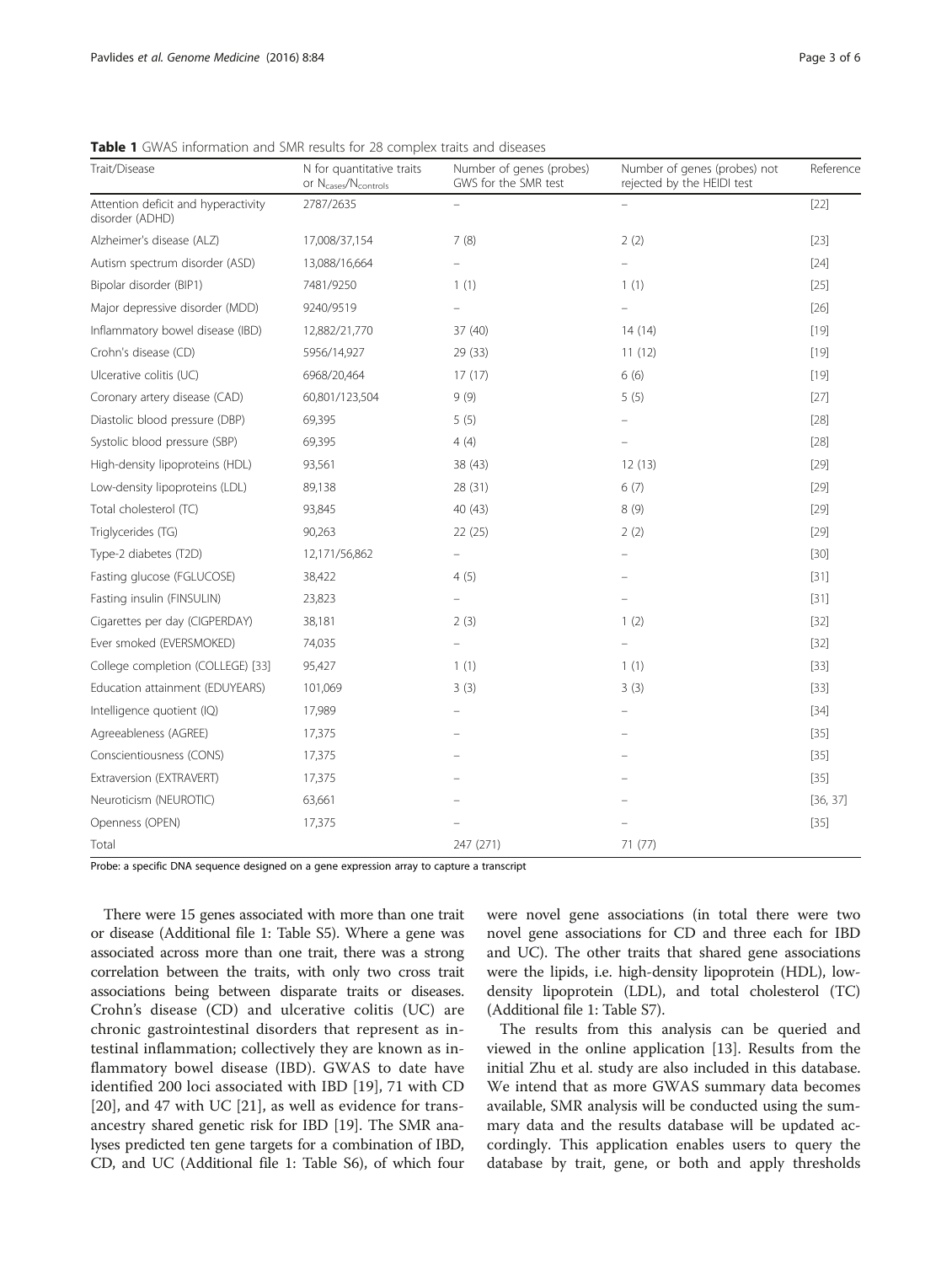|                 | previously been identified as GWS, and no GWS foct within T MD window reported in the primary GWAS paper (full results are given in Additional file T. Table 34) |                   |              |             |                |                   |                  |             |      |  |  |
|-----------------|------------------------------------------------------------------------------------------------------------------------------------------------------------------|-------------------|--------------|-------------|----------------|-------------------|------------------|-------------|------|--|--|
| Trait           | Probe ID                                                                                                                                                         | Gene              | Top cis-eQTL | Allele Freg | $P_{\rm eQTL}$ | $P_{\text{GWAS}}$ | $P_{\text{SMR}}$ | $P_{HEIDI}$ | nsnp |  |  |
| BIP1            | ILMN 1665280                                                                                                                                                     | SPCS <sub>1</sub> | rs998909     | 0.420       | 2.1E-39        | 6.8E-07           | 3.4E-06          | 0.15        | 155  |  |  |
| CAD             | ILMN 1713380                                                                                                                                                     | EIF2B2            | rs175016     | 0.475       | 1.8E-278       | 4.7E-06           | 5.6E-06          | 0.23        | 189  |  |  |
|                 | ILMN 1712430                                                                                                                                                     | ATP5G1            | rs1962412    | 0.281       | 1.3E-44        | 7.4E-07           | 3.0E-06          | 0.27        | 127  |  |  |
| CD              | ILMN 1718852                                                                                                                                                     | PLCL1             | rs2117339    | 0.486       | 6.7E-30        | 8.0E-07           | 6.0E-06          | 0.14        | 216  |  |  |
|                 | ILMN 2122952                                                                                                                                                     | CISD1             | rs1199098    | 0.214       | $< 1.0E - 300$ | 1.5E-06           | 1.7E-06          | 0.17        | 241  |  |  |
|                 | ILMN 2122953                                                                                                                                                     |                   | rs1550773    | 0.212       | $< 1.0E - 300$ | 2.0E-06           | $2.2E - 06$      | 0.13        | 217  |  |  |
| COLLEGE         | ILMN 1723684                                                                                                                                                     | DARC              | rs12075      | 0.456       | 4.8E-107       | 3.3E-06           | 5.4E-06          | 0.47        | 110  |  |  |
| <b>EDUYEARS</b> | ILMN 1718023                                                                                                                                                     | APEH              | rs3197999    | 0.291       | $1.1E-27$      | 5.7E-07           | 5.5E-06          | 0.08        | 88   |  |  |
|                 | ILMN 2343048                                                                                                                                                     | ABCB9             | rs1615350    | 0.248       | 9.1E-43        | 2.0E-06           | 7.2E-06          | 0.75        | 53   |  |  |
|                 | ILMN 1738369                                                                                                                                                     | TUFM              | rs8049439    | 0.405       | $< 1.0E - 300$ | 1.5E-07           | 1.7E-07          | 0.11        | 37   |  |  |
| <b>HDL</b>      | ILMN 1684227                                                                                                                                                     | GPR146            | rs1997243    | 0.155       | 2.2E-300       | 2.4E-07           | 3.1E-07          | 0.22        | 130  |  |  |
| <b>IBD</b>      | ILMN 1697409                                                                                                                                                     | TNFRSF14          | rs734999     | 0.483       | 2.1E-90        | 2.3E-07           | 5.4E-07          | 0.98        | 64   |  |  |
|                 | ILMN_1727709                                                                                                                                                     | GPBAR1            | rs2292550    | 0.405       | 8.3E-43        | 6.3E-08           | 4.9E-07          | 0.24        | 109  |  |  |
|                 | ILMN 1684628                                                                                                                                                     | ZFP90             | rs1182968    | 0.219       | $< 1.0E - 300$ | 3.3E-06           | 3.6E-06          | 0.90        | 311  |  |  |
| <b>LDL</b>      | ILMN_1718706                                                                                                                                                     | ERAL1             | rs901975     | 0.202       | 6.5E-46        | $2.2E - 06$       | 6.9E-06          | 0.19        | 66   |  |  |
| UC              | ILMN 1744713                                                                                                                                                     | PARK7             | rs3766606    | 0.173       | $1.1E-53$      | 5.7E-08           | 3.0E-07          | 0.09        | 195  |  |  |
|                 | ILMN_1727709                                                                                                                                                     | <b>GPBAR1</b>     | rs2292550    | 0.405       | 8.3E-43        | 1.2E-07           | 8.1E-07          | 0.12        | 109  |  |  |
|                 | ILMN 1683811                                                                                                                                                     | TNPO3             | rs3807306    | 0.496       | 1.4E-150       | 2.3E-06           | 3.3E-06          | 0.69        | 125  |  |  |

<span id="page-3-0"></span>**Table 2** Seventeen novel genes identified in the SMR Analysis. Novel genes are genes that have passed both the SMR and HEIDI tests (P<sub>SMR</sub> <8.4E-06 and P<sub>HEIDI</sub> ≥ 005), have not previously been identified as GWS, and no GWS loci within 1 Mb window reported in the primary GWAS paper (full results are given in Additional file [1:](#page-4-0) Table S4)

 $P_{eQTL}$  p value of the top associated cis-eQTL of the probe,  $P_{GWAS}$  GWAS p value of the top cis-eQTL,  $P_{SMR}$  p value for gene-trait association from the SMR test,  $P_{HEIDI}$  p value from HEIDI test to indicate whether t association is due to a single shared genetic variant (the smaller P<sub>HEIDI</sub> the more likely that there are more than one genetic variant)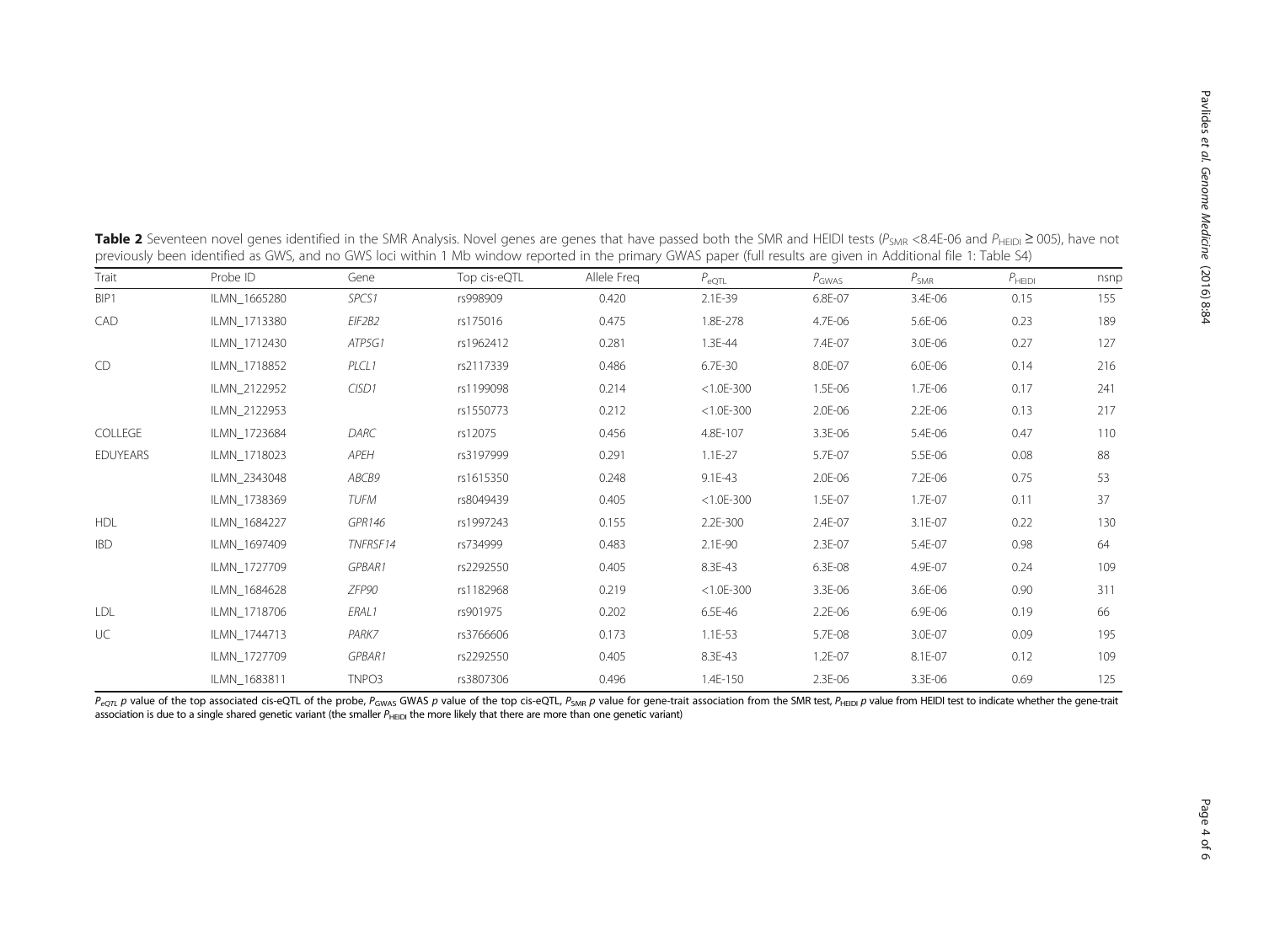<span id="page-4-0"></span>based on the  $p$  value from the SMR method and the HEIDI test. In addition, Manhattan plots are given based on the  $p$  value from the SMR analysis and regional association plots are provided for those probe-trait associations that pass both the SMR and HEIDI tests.

# Conclusion

SMR, as indicated by the results, provides a means of using summary statistics from GWAS and eQTL data to prioritize likely functionally relevant genes within previously identified regions of association and in some cases identify novel gene associations.

# Additional files

[Additional file 1: Table S1.](dx.doi.org/10.1186/s13073-016-0338-4) GWAS information. Table S2. SMR results  $(P_{\text{SMR}} \leq 8.4 \times 10^{-6})$ . Table S3. SMR and HEIDI results ( $P_{\text{HEIDI}} \geq 0.05$ ). Table S4. Novel genes. Table S5. Genes across more than one trait. Table S6. IBD, CD, and UC gene associations. Table S7. HDL, LDL, and TC gene associations. (XLSX 141 kb)

[Additional file 2:](dx.doi.org/10.1186/s13073-016-0338-4) Full list of acknowledgements. (DOCX 109 kb)

#### Abbreviations

CD, Crohn's disease; eQTL, Expression quantitative trait loci; GWAS, Genomewide association study; HDL, High-density lipoprotein; HEIDI, Heterogeneity in dependent instruments; IBD, Inflammatory bowel disease; LD, Linkage disequilibrium; LDL, Low-density lipoprotein; MR, Mendelian randomization; QC, Quality control; SMR, Summary data-based Mendelian randomization; TC, Total cholesterol; UC, Ulcerative colitis

#### Acknowledgements

This work has only been made possible by the generous sharing of summary statistics data who each request recognition in different ways. We thank all the consortia who make their summary statistics data available for download (a full list of acknowledgements can be found in Additional file 2: Text S1).

#### Funding

This research was supported by the Australian Research Council (130102666, 160101343), the Australian National Health and Medical Research Council (1107258, 1078901, 1087889, 1083656), and the Sylvia and Charles Viertel Charitable Foundation.

#### Availability of data and materials

The summary statistics used in this analysis are available in the public domain. Links to these websites are provided in Additional file 1: Table S1. This information is also made available in the online database [\(http://www.cnsgenomics.com/](http://www.cnsgenomics.com/shiny/SMRdb/) [shiny/SMRdb/](http://www.cnsgenomics.com/shiny/SMRdb/)) under the GWAS information tab. The Westra eQTL data can be downloaded from the SMR website [\(http://www.cnsgenomics.com/software/smr/\)](http://www.cnsgenomics.com/software/smr/).

## Authors' contributions

JY and NRW conceived and designed the study. JMWP and ZZ conducted the analysis. JMWP developed the database with contributions from JG and AFM. JMWP, NRW, and JY wrote the manuscript. All authors reviewed and approved the final manuscript.

#### Competing interests

The authors declare that they have no competing interests.

# Consent for publication

Not applicable.

# Ethics approval and consent to participate

Not applicable.

### Received: 26 April 2016 Accepted: 27 July 2016 Published online: 09 August 2016

#### References

- 1. Hindorff LA, Sethupathy P, Junkins HA, Ramos EM, Mehta JP, Collins FS, Manolio TA. Potential etiologic and functional implications of genome-wide association loci for human diseases and traits. Proc Natl Acad Sci U S A. 2009;106(23):9362–7.
- 2. Welter D, MacArthur J, Morales J, Burdett T, Hall P, Junkins H, Klemm A, Flicek P, Manolio T, Hindorff L et al. The NHGRI GWAS Catalog, a curated resource of SNP-trait associations. Nucleic Acids Res. 2014;42(Database issue):D1001–1006.
- 3. Visscher Peter M, Brown Matthew A, McCarthy Mark I, Yang J. Five years of GWAS discovery. Am J Hum Genet. 2012;90(1):7–24.
- 4. Westra HJ, Franke L. From genome to function by studying eQTLs. Biochim Biophys Acta. 2014;1842(10):1896–902.
- 5. Westra H-J, Peters MJ, Esko T, Yaghootkar H, Schurmann C, Kettunen J, Christiansen MW, Fairfax BP, Schramm K, Powell JE et al. Systematic identification of trans eQTLs as putative drivers of known disease associations. Nat Genet. 2013;45(10):1238–43.
- 6. Albert FW, Kruglyak L. The role of regulatory variation in complex traits and disease. Nat Rev Genet. 2015;16(4):197–212.
- 7. Giambartolomei C, Vukcevic D, Schadt EE, Franke L, Hingorani AD, Wallace C, Plagnol V. Bayesian test for colocalisation between pairs of genetic association studies using summary statistics. PLoS Genet. 2014;10(5):e1004383.
- 8. Gusev A, Ko A, Shi H, Bhatia G, Chung W, Penninx BWJH, Jansen R, de Geus EJC, Boomsma DI, Wright FA et al. Integrative approaches for large-scale transcriptome-wide association studies. Nat Genet. 2016;48(3):245–52.
- 9. Gamazon ER, Wheeler HE, Shah KP, Mozaffari SV, Aquino-Michaels K, Carroll RJ, Eyler AE, Denny JC, Consortium GT, Nicolae DL et al. A gene-based association method for mapping traits using reference transcriptome data. Nat Genet. 2015;47(9):1091–8.
- 10. He X, Fuller CK, Song Y, Meng Q, Zhang B, Yang X, Li H. Sherlock: detecting gene-disease associations by matching patterns of expression QTL and GWAS. Am J Hum Genet. 2013;92(5):667–80.
- 11. Zhu Z, Zhang F, Hu H, Bakshi A, Robinson MR, Powell JE, Montgomery GW, Goddard ME, Wray NR, Visscher PM et al. Integration of summary data from GWAS and eQTL studies predicts complex trait gene targets. Nat Genet. 2016;48:481–7.
- 12. SMR software tool. [http://www.cnsgenomics.com/software/smr/.](http://www.cnsgenomics.com/software/smr/) Accessed 22 July 2016.
- 13. SMR Results Database.<http://www.cnsgenomics.com/shiny/SMRdb/>. Accessed 22 July 2016.
- 14. VanderWeele TJ, Tchetgen Tchetgen EJ, Cornelis M, Kraft P. Methodological challenges in mendelian randomization. Epidemiology. 2014;25(3):427–35.
- 15. Boef AG, Dekkers OM, le Cessie S. Mendelian randomization studies: a review of the approaches used and the quality of reporting. Int J Epidemiol. 2015;44(2):496–511.
- 16. Lawlor DA, Harbord RM, Sterne JA, Timpson N, Davey SG. Mendelian randomization: using genes as instruments for making causal inferences in epidemiology. Stat Med. 2008;27(8):1133–63.
- 17. Pierce BL, Burgess S. Efficient design for Mendelian randomization studies: subsample and 2-sample instrumental variable estimators. Am J Epidemiol. 2013;178(7):1177–84.
- 18. Inoue A, Solon G. Two-sample instrumental variables estimators. Rev Econ Stat. 2010;92:557–61.
- 19. Liu JZ, van Sommeren S, Huang H, Ng SC, Alberts R, Takahashi A, Ripke S, Lee JC, Jostins L, Shah T et al. Association analyses identify 38 susceptibility loci for inflammatory bowel disease and highlight shared genetic risk across populations. Nat Genet. 2015;47(9):979–86.
- 20. Franke A, McGovern DP, Barrett JC, Wang K, Radford-Smith GL, Ahmad T, Lees CW, Balschun T, Lee J, Roberts R et al. Genome-wide meta-analysis increases to 71 the number of confirmed Crohn's disease susceptibility loci. Nat Genet. 2010;42(12):1118–25.
- 21. Anderson CA, Boucher G, Lees CW, Franke A, D'Amato M, Taylor KD, Lee JC, Goyette P, Imielinski M, Latiano A et al. Meta-analysis identifies 29 additional ulcerative colitis risk loci, increasing the number of confirmed associations to 47. Nat Genet. 2011;43(3):246–52.
- 22. Cross-Disorder Group of the Psychiatric Genomics Consortium. Identification of risk loci with shared effects on five major psychiatric disorders: a genome-wide analysis. Lancet. 2013;381(9875):1371–9.